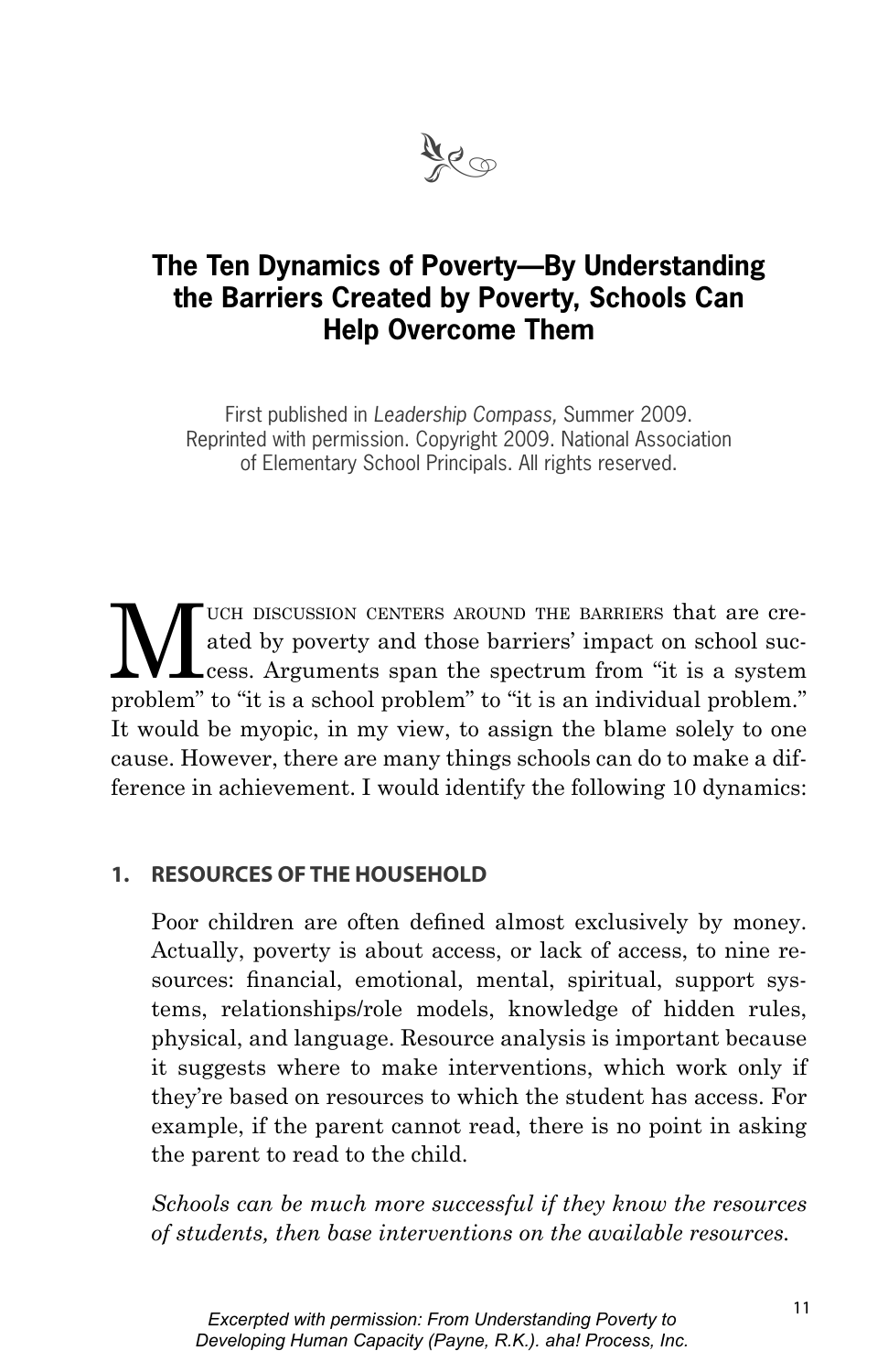# **2. VOCABULARY/SECOND LANGUAGE LEARNERS**

Hart and Risley (1995) found in their research that the average 4-year-old in a professional household has heard 45 million words while a 4-year-old in a welfare household has heard 13 million words. In fact, they found that a 3-year-old in a professional household has more vocabulary than an adult in a welfare household (Hart & Risley). Furthermore, Montano-Harmon (1991), a Latina linguist in California found that the issue for many bilingual children is that they know only casual register in both languages and do not know formal register (language of school and work) in either language.

*Schools can be much more successful if they teach students to draw the meaning of vocabulary words and use discipline as an opportunity to teach formal register. (The student says something "sucks." The student needs to find two other ways to say sucks as a newscaster would say it—e.g., "There is no longer any joy in this activity.")*

### **3. EXECUTIVE FUNCTION PROCESSING**

In a study released in 2008 using EEG scans with poor and middle-class children, researchers found that the prefrontal cortex of the brain (executive function) in poor children was undeveloped and resembled the brains of adults who have had strokes (Kishiyama, Boyce, Jimenez, Perry, & Knight, in press). The executive function of the brain handles impulse control, planning, and working memory. The researchers went on to state that it is remediable, but there must be direct intervention.

*Schools can direct teach planning and procedural steps and systematic processes (e.g., writing process, problem-solving process, etc.).*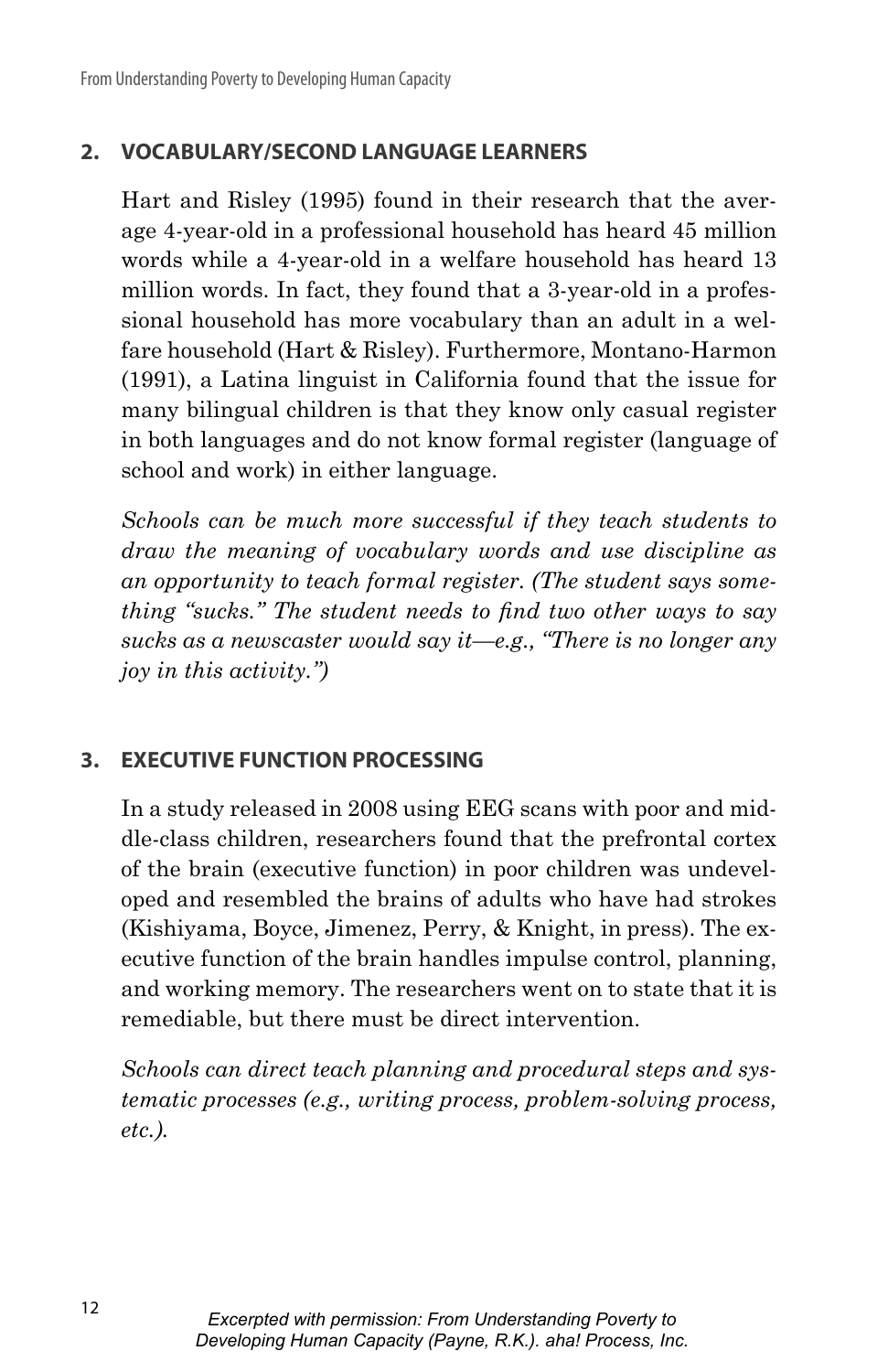### **4. INTERGENERATIONAL TRANSFER OF KNOWLEDGE**

Part of human capital is a knowledge base. Knowledge bases are a form of privilege, just as social access and money are. Such knowledge bases also can be passed on intergenerationally. In an Australian study that followed more than 8,500 children for 14 years, the researchers found they could predict with reasonable accuracy the verbal reasoning scores of 14-year-olds based on the maternal grandfather's occupation (Najman et al., 2004).

*Schools can teach knowledge bases to students because knowledge is a form of power.*

### **5. ABSTRACT REPRESENTATIONAL WORLD OF SCHOOL**

Lave and Wenger (1991) indicate that beginning learning is about a situated environment that has people, relationships, context, tasks, and language. They add that when an individual makes the transition to formal schooling, learning becomes decontextualized. The context is taken away, relationships are seldom considered in the learning, and reasoning is not with stories but with laws and symbols (abstract representational systems). The research indicates that to make the transition between those two environments, one needs relationships and support systems.

*Schools can use mental models (stories, analogies, drawings) to translate between the sensory world and the abstract representational world.* 

# **6. RELATIONSHIPS OF MUTUAL RESPECT**

Because learning is always double-coded (Greenspan & Benderly, 1997)—both cognitively (based on the content) and emotionally (based on the relationship)—relationships enhance or detract from learning. Goleman (2006), in his book Social Intelligence, reports the findings of a study of 910 first-graders, all of whom had teachers with excellent pedagogy. However, if the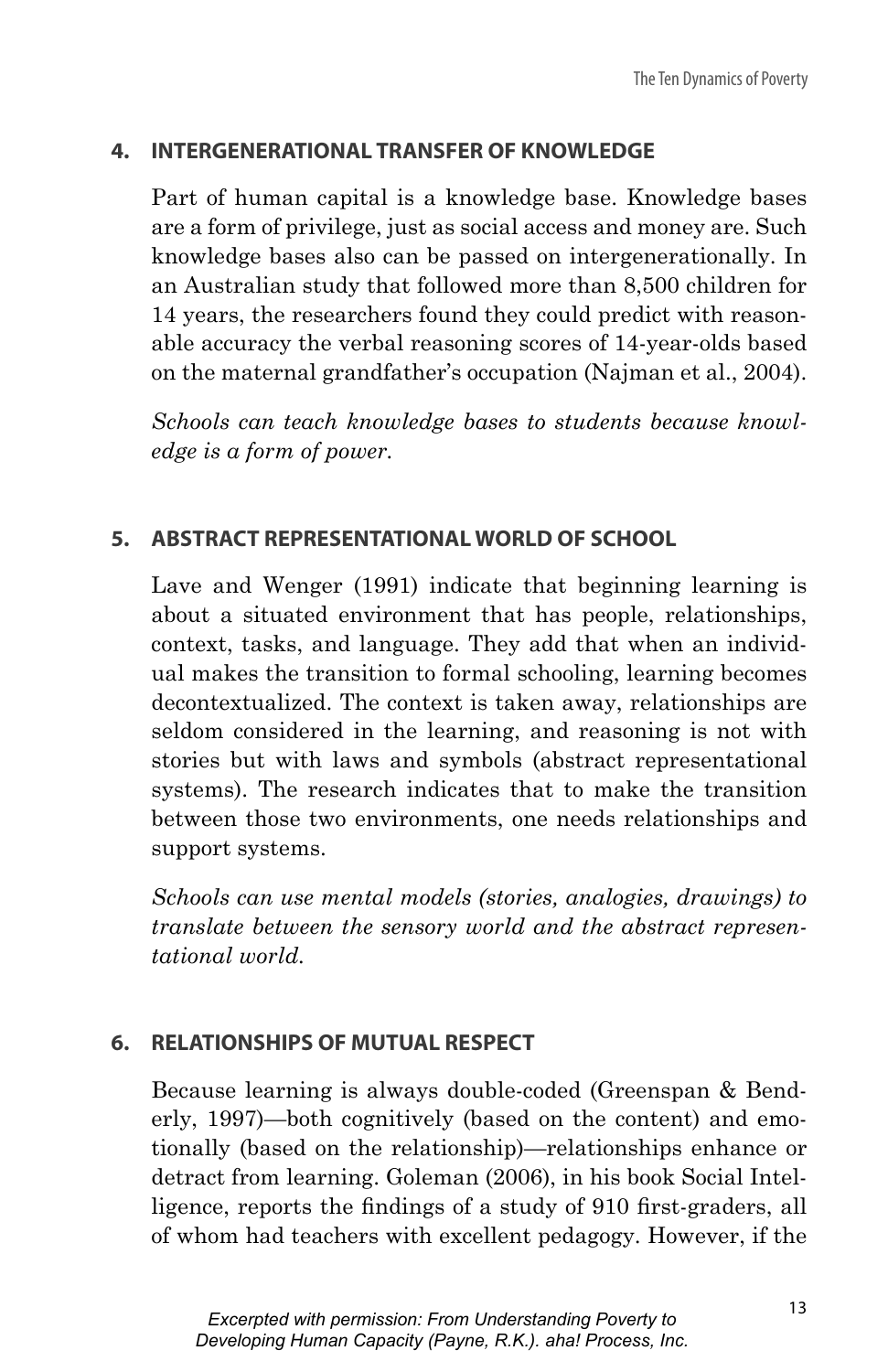at-risk students perceived the teacher as cold and controlling, the students essentially refused to learn from that teacher.

*Schools can establish relationships of mutual respect with students and monitor for that through observation and student surveys. These are critical to learning.*

# **7. DIFFERENCES BETWEEN SCHOOL RULES AND RULES OUTSIDE SCHOOL**

Different environments require different responses. In the book A Framework for Understanding Poverty, these responses are referred to as "hidden rules." Because the worlds of work and school tend to use the same rules, if a student does not know the rules of school, then we teach those rules to that student. We use this analogy: Do you use the same rules in basketball that you do in football? The answer is no because you would lose. Different rules do not make one set better than another; they are just different. For example, if you are going to survive in a generational poverty neighborhood, you must know how to physically fight. But if you bring fighting into school, you are suspended or expelled.

*Schools should teach the hidden rules of school to students so they also can negotiate the environments of school and work.*

# **8. CHAOTIC, UNSAFE LEARNING ENVIRONMENT**

Research on allostatic load indicates that the more chaotic (and dangerous) the environment, the less capable working memory is in the brain (McEwen, 2000). The more unstable the environment, the less learning occurs because time is given to surviving the current crisis, as opposed to devoting time to learning.

*For brains to function well, schools must provide a strong classroom management approach, clear guidelines for behaviors, and a sense of safety, as well as teach two sets of rules and have relationships of mutual respect.*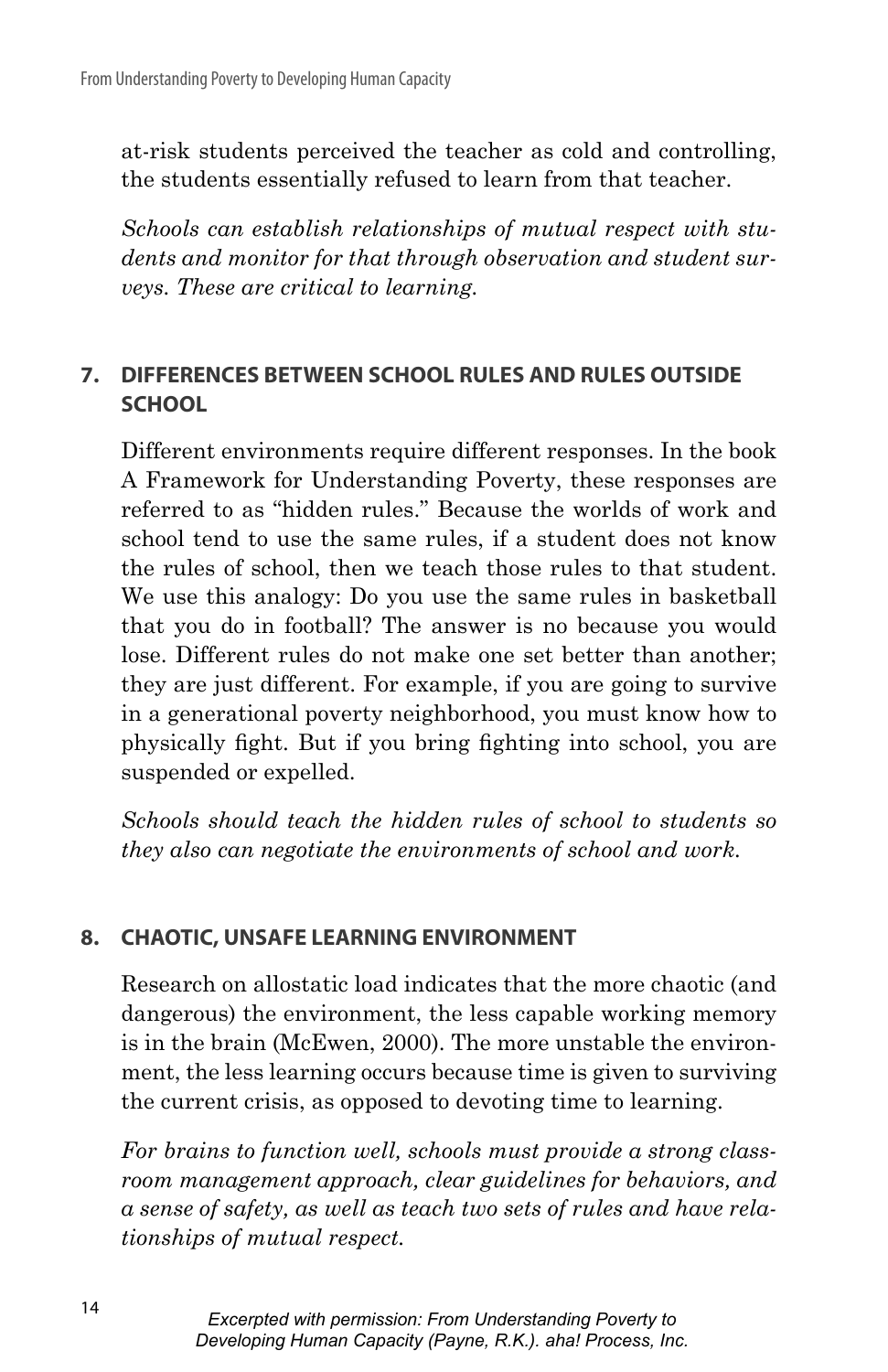# **9. STAFF MOBILITY/STUDENT MOBILITY**

High-poverty schools have high staff mobility and high student mobility. One of the characteristics of generational poverty is the amount of instability it brings to situations. In this case, the instability and insecurity occur both at home and at school. To combat high staff mobility, some school districts are offering a 5% additional pay differential to keep staff stable.

*To combat high student mobility, it is imperative that schools use a formative assessment for students and immediately provide the interventions and safety nets for those students.* See Payne (2008).

# **10. REALITIES OF GENERATIONAL POVERTY**

There are many realities in generational poverty that impact children: gangs, violence, poor or no healthcare and dental care, substandard housing, greater environmental pollution, drugs, etc. While middle class may have some of these, generational poverty has a disproportionate amount—and at the same time there are fewer resources to address them.

*Schools can provide access to community agencies that can also help students address these issues. See the book* Collaboration For Kids (Conway, 2006), *which provides a process.*

# Conclusion

While schools certainly cannot mitigate all the issues in poverty, schools *can* provide for many students from poverty the key tools to begin making the transition out of poverty, should those students wish to do so. Those tools include education, relationships with individuals different from oneself, and eventual employment. Such tools impact not just the generation being taught but the students' children and their grandchildren. Education is a gift for life.